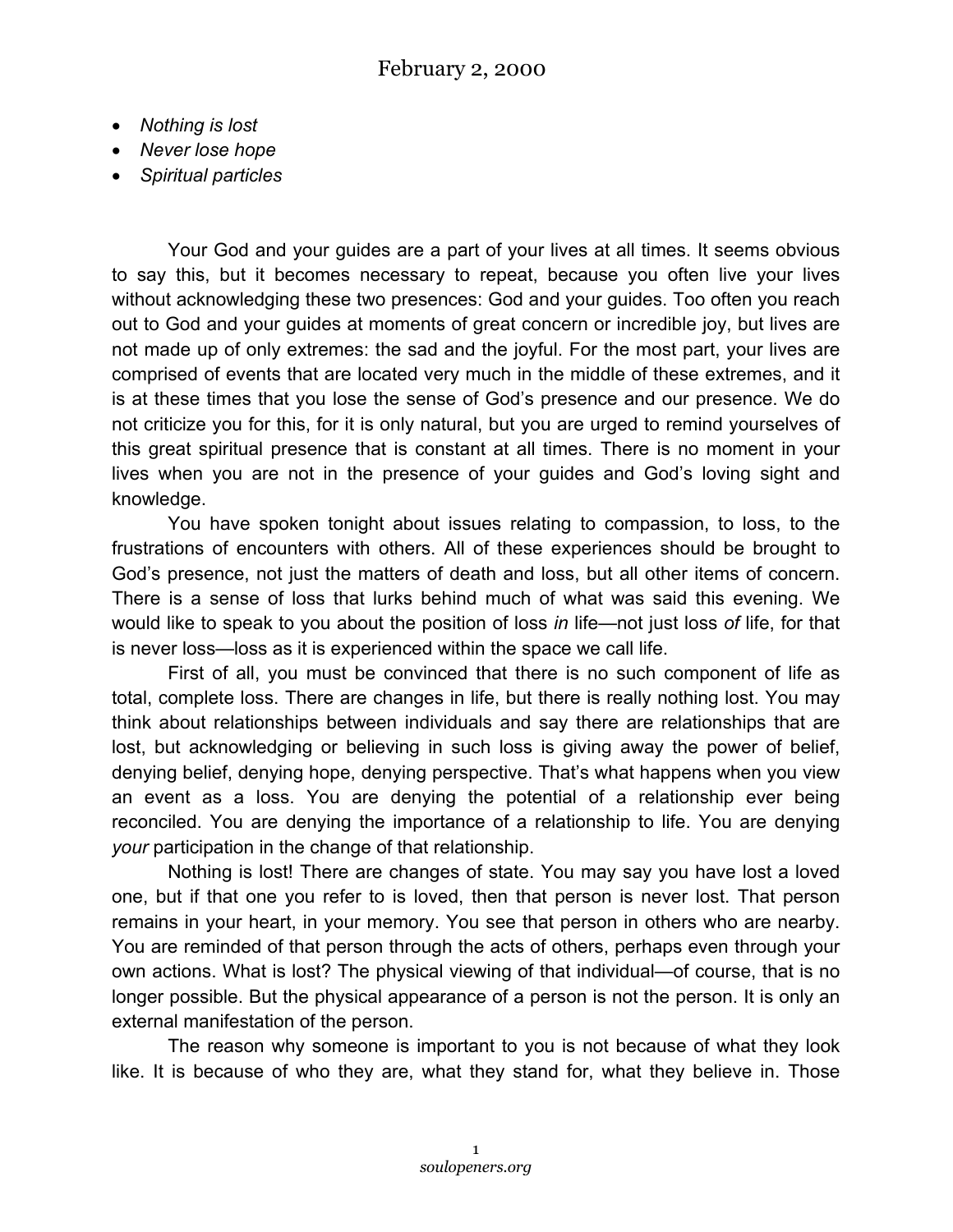principles for which they stand or in which they believe remain, and their stance, their belief, remains, for it is that which you loved and that which you can continue to love.

There are relationships that are, quote, "lost" between individuals who remain very much alive. If you acknowledge a relationship that has been lost, you are stating it can never be rebuilt, and that is a statement that involves the other person equally as it involves you. You may not be able to influence another's behavior, but you certainly can control your own. If you feel a relationship has been lost, then you can take it upon yourself to rebuild your portion of that relationship. It then is never lost. It may be different, it may be changed in some way, but it is not lost.

Losing hope means an acknowledgment, an affirmation, of despair, and that is not the nature of your souls. You do not live to despair; you live to hope. Hope is strength-giving; despair depletes that strength. Despair is never positive or constructive, and never leads to improvement or nurtures growth. There is no point in losing hope.

Hope is its own affirmation. Hope has its own strength-giving qualities. When you hope for something, you hope because you do not have firm evidence that something you wish for will indeed happen. You can only hope. That hope is strengthened through prayer. If you despair and, in your desperation, cry out to God, that is not an act of desperation. That is an act of hope, faith, and love.

So you see, hope is never lost. Individuals are never lost. Relationships are never lost. Certainly, you can give up. You can turn your back on the potential of reconciliation. You can turn your back on the potential for a new relationship. You can turn your back on anything that moves you forward in a direction that is constructive and mutually beneficial. That then becomes your choice, but that potential remains and therefore is not lost.

Your lives should be characterized by what you find, not what you lose. Your lives move forward because you reach forward, not because you turn away and look backward. Hope really is eternal. The potential for hope is always there. When you pray for others, you pray for what may benefit others personally, spiritually, and in every other way. Such prayers are acts of hope and love, and it is your duty, it is your gift to respond in your life to all with hopeful prayer.

Life does not deal all individuals the same adversities, but all individuals have the gift of hope. All individuals have the capacity to acknowledge the impossibility of loss. No individuals are lost from society. There are elements of society who turn their backs on individuals, but those individuals are not lost because the relationship of those individuals to society can be reconciled. There is hope!

When individuals join our plane of life, having completed their human journey for the moment or for eternity, those individuals are never lost. They do remain—what is important about them remains, their spiritual impact remains. Even after those who have known those individuals are no longer in their human plane of life, their impact spiritually is not reduced. That positive impact may not always be obvious or as readily visible as it